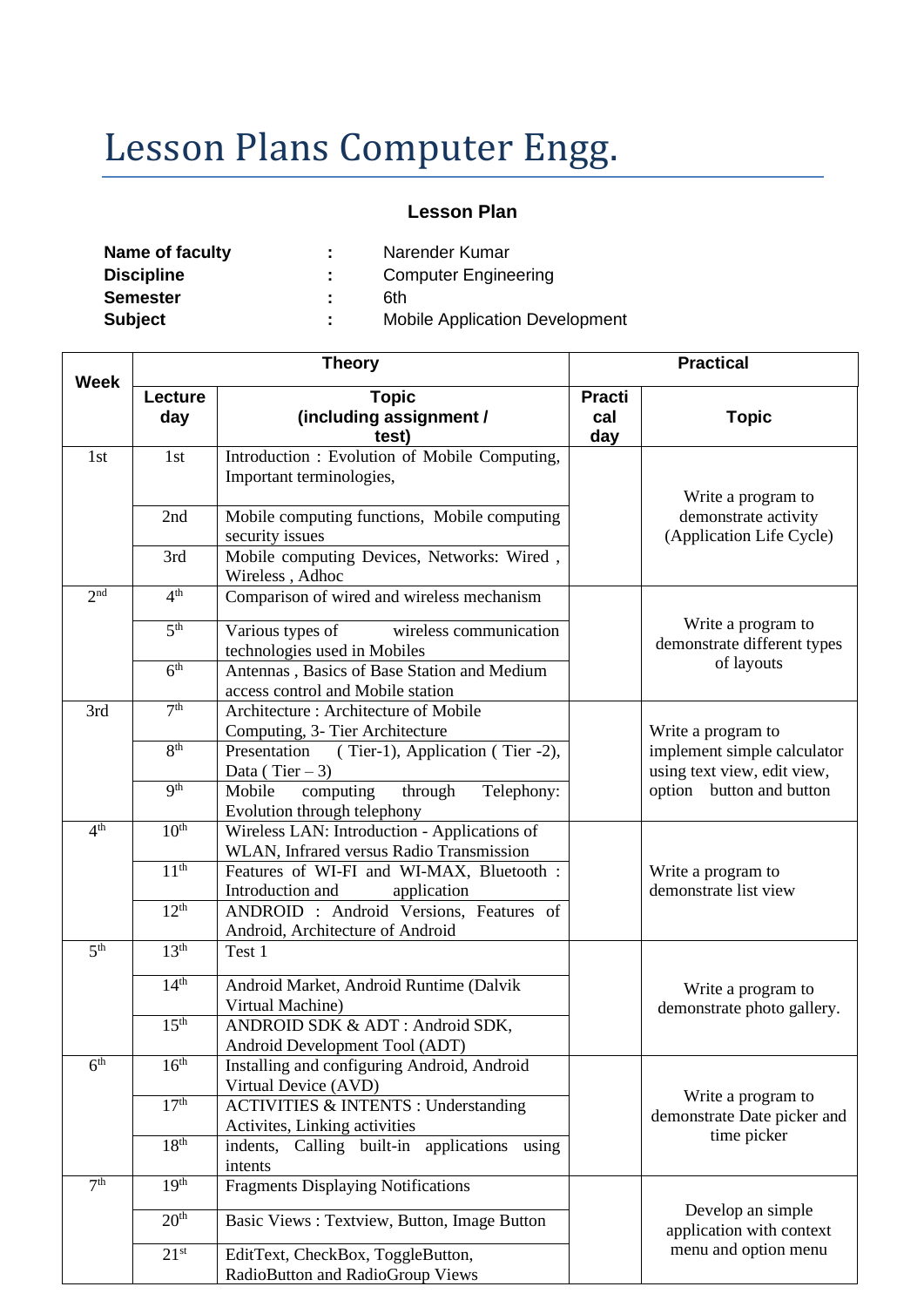| 8 <sup>th</sup>  | 22 <sup>nd</sup> | ProgressBar View, Auto<br><b>Complete Text</b><br>View                                    |                                                          |  |
|------------------|------------------|-------------------------------------------------------------------------------------------|----------------------------------------------------------|--|
|                  | 23 <sup>rd</sup> | <b>Advanced Views: Time Picker View and Date</b><br>Picker View                           | Develop an application to<br>send SMS, Write a program   |  |
|                  | 24 <sup>th</sup> | List Views, Image View, Menus                                                             | to view, edit contact                                    |  |
| <b>gth</b>       | 25 <sup>th</sup> | Test2                                                                                     |                                                          |  |
|                  | 26 <sup>th</sup> | Analog and Digital View, Dialog Boxes                                                     | Write a program to send e-<br>mail, Write a program to   |  |
|                  | 27 <sup>th</sup> | Displaying Pictures & Menus with Views:<br><b>Image View</b>                              | demonstrate a service                                    |  |
| 10 <sup>th</sup> | 28 <sup>th</sup> | Gallery View, ImageSwitcher, GridView -<br><b>Creating the Helper Methods</b>             | Write a program to                                       |  |
|                  | 29 <sup>th</sup> | Options Menu, Context Menu                                                                | demonstrate web view to                                  |  |
|                  | 30 <sup>th</sup> | SMS, Phone: Sending SMS, Receiving SMS                                                    | display web site                                         |  |
| 11 <sup>th</sup> | 31 <sup>st</sup> | Making phone call                                                                         |                                                          |  |
|                  | 32 <sup>nd</sup> | Location Based Services : Obtaining the Maps<br>API Key, Displaying the Map, Zoom Control | Write a program to display<br>map of given               |  |
|                  | 33 <sup>rd</sup> | Navigating to a specific location, Adding<br>Marker, Geo Coding and reverse Geo<br>coding | location/position using map<br>view                      |  |
| 12 <sup>th</sup> | 34 <sup>th</sup> | Content Provider : Sharing data, view contacts                                            |                                                          |  |
| 35 <sup>th</sup> |                  | Add contacts, Modify contacts, Delete<br>Contacts                                         | Write a program to<br>demonstrate the application        |  |
|                  | 36 <sup>th</sup> | Storage: Store and Retire data's in Internal and<br><b>External Storage</b>               | of intent class                                          |  |
| 13 <sup>th</sup> | 37 <sup>th</sup> | SQLite, Creating and using databases                                                      |                                                          |  |
|                  | 38 <sup>th</sup> | Android Service : Consuming Web service using<br><b>HTTP</b>                              | Write a program to create a<br>text file in a external   |  |
|                  | 39 <sup>th</sup> | downloading binary<br>Data,<br>Downloading<br><b>Text Content</b>                         | memory                                                   |  |
| 14 <sup>th</sup> | 40 <sup>th</sup> | Accessing Web Service                                                                     |                                                          |  |
|                  | $41^{st}$        | Class Variables, Inheritance                                                              | Write a program to store and<br>fetch data from SQL life |  |
|                  | 42 <sup>nd</sup> | Test 3                                                                                    | database.                                                |  |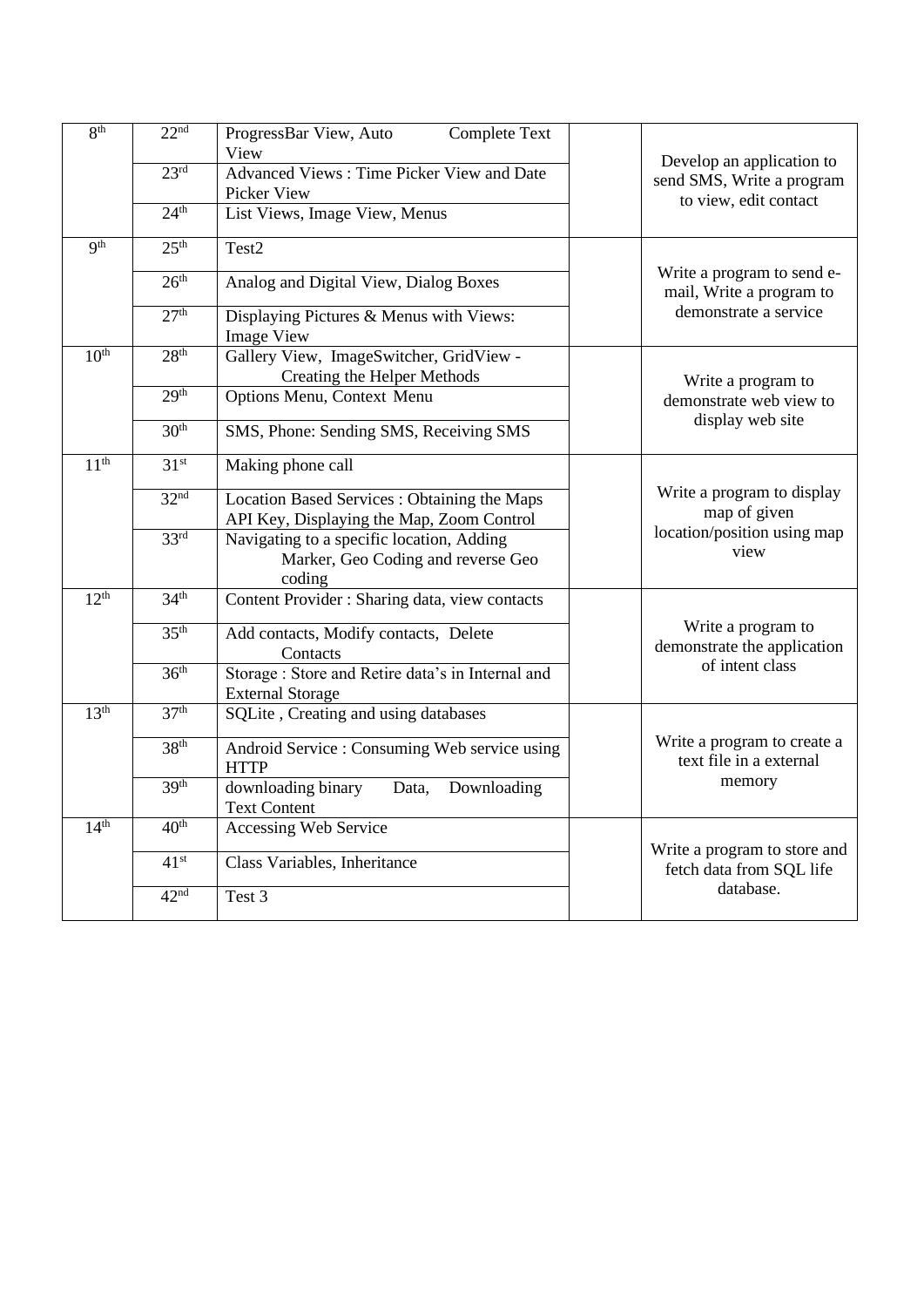## **Lesson Plan**

| Name of faculty                    | : Devender Saini                     |
|------------------------------------|--------------------------------------|
| <b>Discipline</b>                  | :- Computer Sc. $&$ Engg.            |
| <b>Semester</b>                    | $:$ VIth                             |
| <b>Subject</b><br><b>FRAMEWORK</b> | :- APPLICATION DEVELOPMENT USING WEB |
|                                    |                                      |

#### **Lesson Plan Duration :- 15weeks**

**Work load (Practical) per week (in hours) :- Practical-6**

**Note:- GI and GII are the respective Groups ofstudents**

| <b>Week</b> | <b>Practical</b>  |                                                                                                                                                                 |  |  |
|-------------|-------------------|-----------------------------------------------------------------------------------------------------------------------------------------------------------------|--|--|
|             | <b>Practical</b>  | <b>Topic</b>                                                                                                                                                    |  |  |
|             | Group             |                                                                                                                                                                 |  |  |
| Week 1      | $G-I$             | Practice on HTML, CSS, Java Script                                                                                                                              |  |  |
|             | $G-II$            | Practice on HTML, CSS, Java Script                                                                                                                              |  |  |
|             | $G-I$             | Practice on Ajax.PHP & MySql                                                                                                                                    |  |  |
|             | $G-II$            | Practice on Ajax.PHP & MySql                                                                                                                                    |  |  |
| Week 2      | $G-I$             | Install WordPress & Create Blogs                                                                                                                                |  |  |
|             | $G-II$            | <b>Install WordPress &amp; Create Blogs</b>                                                                                                                     |  |  |
|             | $G-I$             | Practice                                                                                                                                                        |  |  |
|             | $\overline{G-II}$ | Practice                                                                                                                                                        |  |  |
| Week 3      | $G-I$             | Manage blogs features e.g. Images, Text Around Images,<br>Comments, Post Formats, Linking, Pages, Categories, Smilies,<br>Feeds, Gravatars, Password Protection |  |  |
|             | $G-II$            | Manage blogs features e.g. Images, Text Around Images,<br>Comments, Post Formats, Linking, Pages, Categories, Smilies,<br>Feeds, Gravatars, Password Protection |  |  |
|             | $G-I$             | Manage blogs features e.g. Images, Text Around Images,<br>Comments, Post Formats, Linking, Pages, Categories, Smilies,<br>Feeds, Gravatars, Password Protection |  |  |
|             | $G-II$            | Manage blogs features e.g. Images, Text Around Images,<br>Comments, Post Formats, Linking, Pages, Categories, Smilies,<br>Feeds, Gravatars, Password Protection |  |  |
| Week 4      | $G-I$             | Practice / viva                                                                                                                                                 |  |  |
|             | $G-II$            | Practice / viva                                                                                                                                                 |  |  |
|             | $G-I$             | Practice various designing features: Colour Scheme, Headers,<br>CSS Horizontal Menus, Dynamic Menu, Highlighting, Navigation<br>Links, Print                    |  |  |
|             | $G-II$            | Practice various designing features: Colour Scheme, Headers,<br>CSS Horizontal Menus, Dynamic Menu, Highlighting, Navigation<br>Links, Print                    |  |  |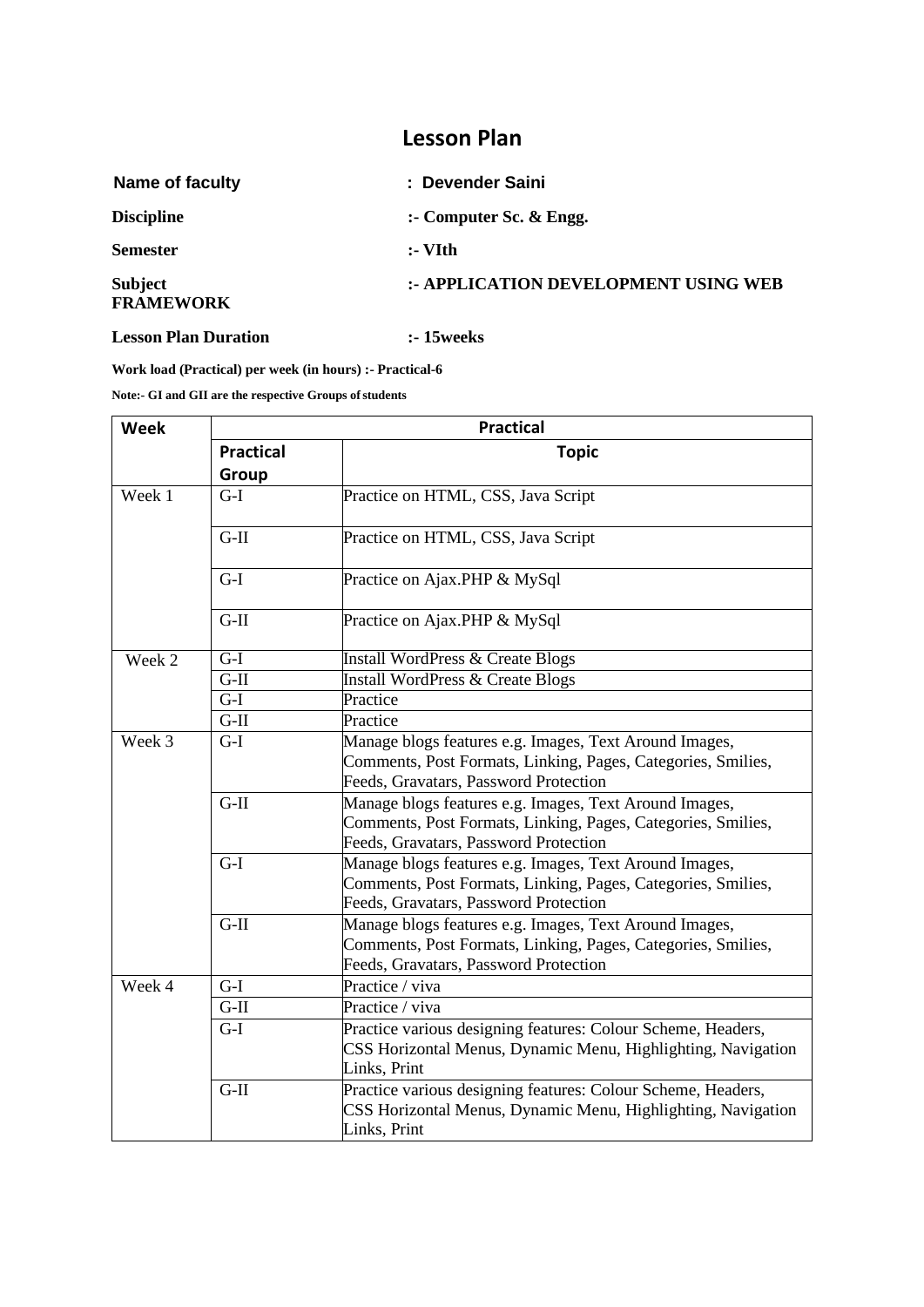| Week 5  | $G-I$  | Practice various designing features: Colour Scheme, Headers,<br>CSS Horizontal Menus, Dynamic Menu, Highlighting, Navigation<br>Links, Print |  |  |
|---------|--------|----------------------------------------------------------------------------------------------------------------------------------------------|--|--|
|         | $G-II$ | Practice various designing features: Colour Scheme, Headers,<br>CSS Horizontal Menus, Dynamic Menu, Highlighting, Navigation<br>Links, Print |  |  |
|         | $G-I$  | Read More, Formatting Date and Time, Finding CSS Styles,<br><b>Creating Individual Pages</b>                                                 |  |  |
|         | $G-II$ | Read More, Formatting Date and Time, Finding CSS Styles,<br><b>Creating Individual Pages</b>                                                 |  |  |
| Week 6  | $G-I$  | Uploading Files, Using WordPress Themes, Templates, Template<br>Tags, Template Hierarchy,                                                    |  |  |
|         | $G-II$ | Uploading Files, Using WordPress Themes, Templates, Template<br>Tags, Template Hierarchy                                                     |  |  |
|         | $G-I$  | Practice                                                                                                                                     |  |  |
|         | $G-II$ | Practice                                                                                                                                     |  |  |
| Week 7  | $G-I$  | Validating a Website, Know Your Sources, WordPress Site<br>Maintenance                                                                       |  |  |
|         | $G-II$ | Validating a Website, Know Your Sources, WordPress Site<br>Maintenance                                                                       |  |  |
|         | $G-I$  | Validating a Website, Know Your Sources, WordPress Site<br>Maintenance                                                                       |  |  |
|         | $G-II$ | Validating a Website, Know Your Sources, WordPress Site<br>Maintenance                                                                       |  |  |
| Week 8  | $G-I$  | Integrate PHP & MySql with WordPress                                                                                                         |  |  |
|         | $G-II$ | Integrate PHP & MySql with WordPress                                                                                                         |  |  |
|         | $G-I$  | Practice                                                                                                                                     |  |  |
|         | $G-II$ | Practice                                                                                                                                     |  |  |
| Week 9  | $G-I$  | Install Moodle & various plugins                                                                                                             |  |  |
|         | $G-II$ | Install Moodle & various plugins                                                                                                             |  |  |
| $G-I$   |        | Create a Moodle site and Database Schema                                                                                                     |  |  |
|         | $G-II$ | Create a Moodle site and Database Schema                                                                                                     |  |  |
| Week 10 | $G-I$  | Create a Moodle site and Database Schema                                                                                                     |  |  |
|         | $G-II$ | Create a Moodle site and Database Schema                                                                                                     |  |  |
|         | $G-I$  | Design Site appearance, Front page, Front page settings                                                                                      |  |  |
|         | $G-II$ | Design Site appearance, Front page, Front page settings                                                                                      |  |  |
| Week 11 | $G-I$  | My Moodle, User profiles, Navigation, Course list, Themes,<br>Theme settings, Header and footer, Language settings                           |  |  |
|         | $G-II$ | My Moodle, User profiles, Navigation, Course list, Themes,<br>Theme settings, Header and footer, Language settings                           |  |  |
|         | $G-I$  | Using web services, Publishing a course, Blogs, RSS feeds                                                                                    |  |  |
|         | $G-II$ | Using web services, Publishing a course, Blogs, RSS feeds                                                                                    |  |  |
| Week 12 | $G-I$  | Practice / viva                                                                                                                              |  |  |
|         | $G-II$ | Practice / viva                                                                                                                              |  |  |
|         | $G-I$  | Manage Moodle site, Managing authentication, Manual accounts,<br>No login                                                                    |  |  |
|         | $G-II$ | Manage Moodle site, Managing authentication, Manual accounts,<br>No login                                                                    |  |  |
| Week 13 | $G-I$  | Email-based self-registration, Account                                                                                                       |  |  |
| Week 14 |        | Revision                                                                                                                                     |  |  |
| Week 15 |        | Revision                                                                                                                                     |  |  |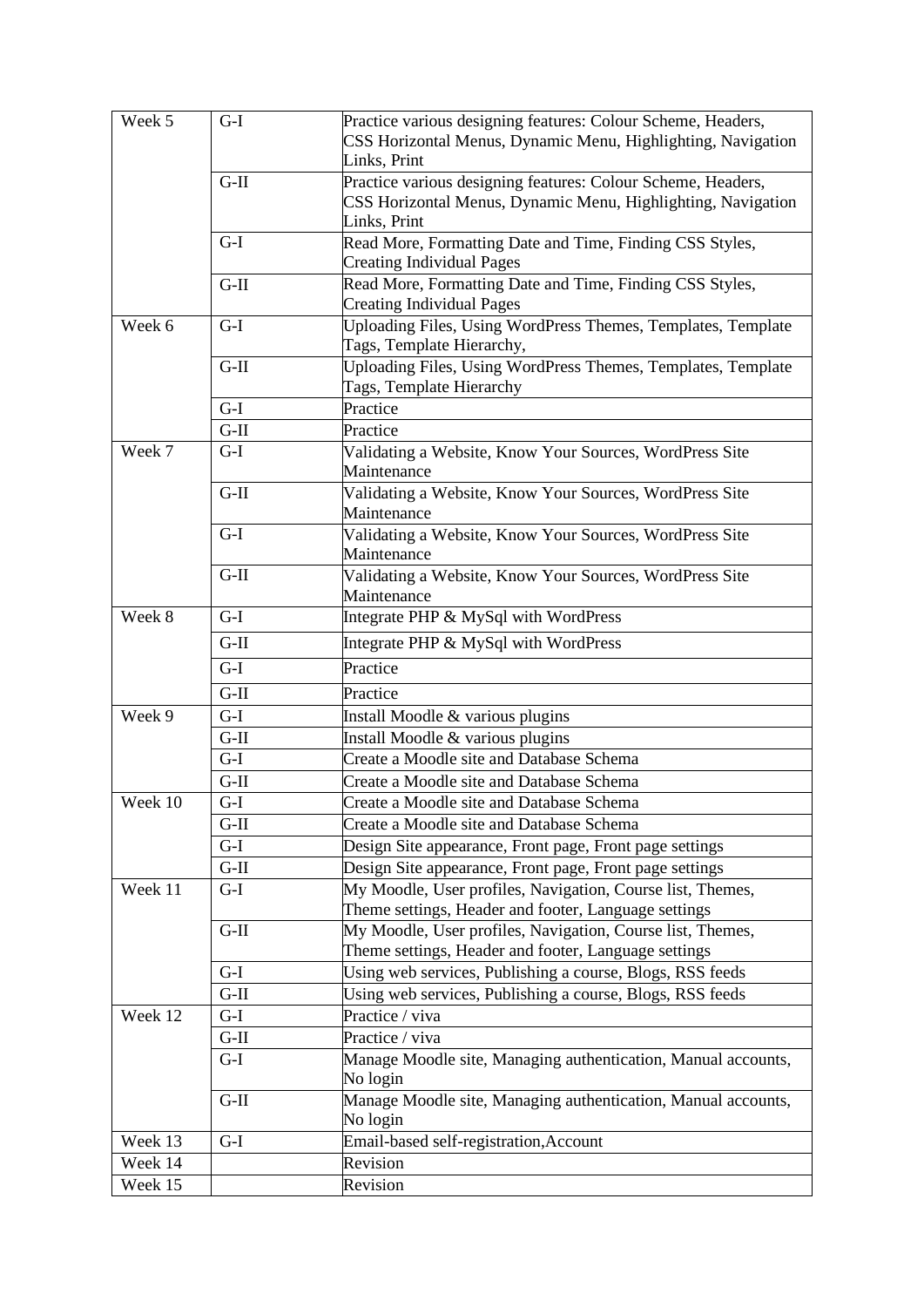## **Lesson Plan**

| Name of Faculty             |                | Seema Ahlawat           |
|-----------------------------|----------------|-------------------------|
| <b>Discipline</b>           | $\ddot{\cdot}$ | Computer Engg.          |
| <b>Semester</b>             |                | 6 <sup>th</sup>         |
| Subject                     | $\ddot{\cdot}$ | <b>Network Security</b> |
| <b>Lesson Plan Duration</b> | ٠              | 15 weeks                |

# **Work Load (Lecture / Practical) per week (in hours):** Lectures-03, Practical-03

| <b>Week</b>     | <b>Theory</b>    |                                                                                                | <b>Practical</b> |                                       |
|-----------------|------------------|------------------------------------------------------------------------------------------------|------------------|---------------------------------------|
|                 | <b>Lecture</b>   | <b>Topic</b>                                                                                   | <b>Practical</b> | <b>Topic</b>                          |
|                 | day              | (including assignment / test)                                                                  | <b>Day</b>       |                                       |
|                 | 1 <sup>st</sup>  | Need for securing a network                                                                    |                  |                                       |
|                 | 2 <sub>nd</sub>  | Principles of Security, Type of attacks                                                        |                  |                                       |
| 1 <sup>st</sup> | 3rd              | Introduction to cyber crime,<br>Cyber law-Indian Perspective (IT Act 2000 and<br>amended 2008) | 1 <sup>st</sup>  | Study of various<br>hacking tools.    |
|                 | 4 <sup>th</sup>  | Cyber ethics, Ethical hacking                                                                  |                  |                                       |
| 2 <sub>nd</sub> | 5 <sup>th</sup>  | What is hacking?                                                                               |                  |                                       |
|                 | 6 <sup>th</sup>  | Attacker, Phreaker                                                                             |                  |                                       |
|                 | 7 <sup>th</sup>  | Introduction to basic encryption and decryption                                                |                  |                                       |
| 3rd             | <b>gth</b>       | Concept of symmetric and asymmetric key                                                        |                  |                                       |
|                 |                  | cryptography                                                                                   |                  |                                       |
|                 | <b>9th</b>       | Overview of DES,                                                                               |                  |                                       |
|                 | 10 <sup>th</sup> | Overview of RSA                                                                                |                  | Installation and                      |
| 4 <sup>th</sup> | 11 <sup>th</sup> | Overview of PGP                                                                                | 2 <sup>nd</sup>  | comparison of                         |
|                 | 12 <sup>th</sup> | Introduction to Hashing                                                                        |                  | various anti virus                    |
|                 | 13 <sup>th</sup> | Introduction to MD5                                                                            |                  | software                              |
| 5 <sup>th</sup> | 14 <sup>th</sup> | Introduction to SSL (Secure Sockets Layer)                                                     |                  |                                       |
|                 | 15 <sup>th</sup> | Introduction to SSH (Secure Shell)                                                             |                  |                                       |
|                 | 16 <sup>th</sup> | Introduction to HTTPS (Hyper Text Transfer                                                     |                  |                                       |
|                 |                  | Protocol Secure)                                                                               |                  |                                       |
| 6 <sup>th</sup> | 17 <sup>th</sup> | Digital Signature                                                                              |                  | Practical                             |
|                 | 18 <sup>th</sup> | Digital Certification, IPSec                                                                   | 3 <sup>rd</sup>  | applications of<br>digital signature. |
|                 |                  |                                                                                                |                  |                                       |
|                 |                  |                                                                                                |                  |                                       |
|                 | 19 <sup>th</sup> | Definitions Virus, Worms and Trojans                                                           | 4 <sup>th</sup>  | Writing program in                    |
| 7 <sup>th</sup> | 20 <sup>th</sup> | Preventive measures access central                                                             |                  | C to Encrypt/                         |